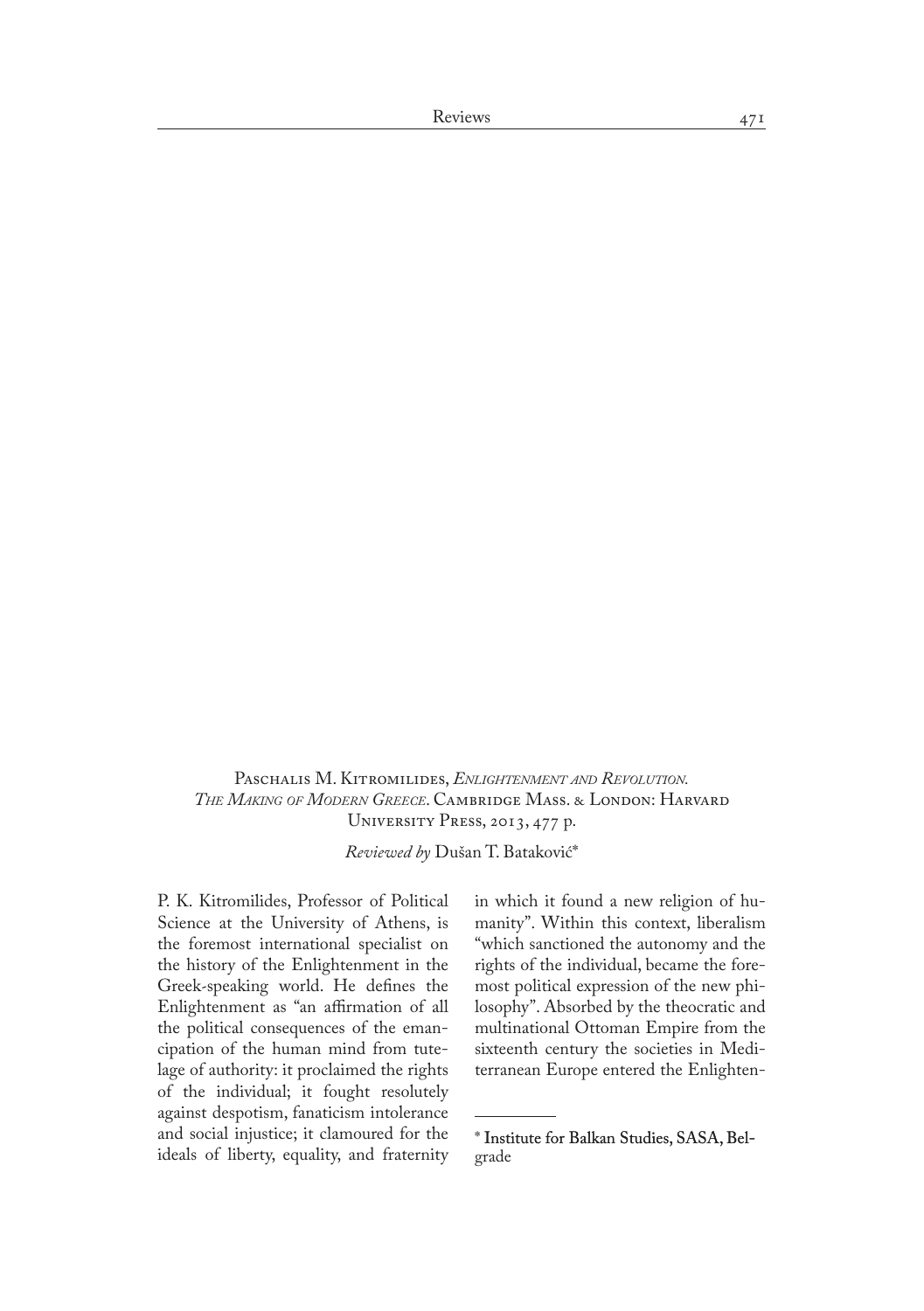ment era with a backward social and economic structure, unprepared for its secularized European culture. Perceived as "a threat to the entrenched social order and its values", the Enlightenment was gradually transformed, in particular after 1789, into a "fundamentally political movement focused on the highest of stakes: the ba� sic values and institutions of society; the shape of the body politic; the definition of an acceptable collective destiny; and the legitimate direction of the affairs of the society."

Covering two centuries of a bitter intel� lectual struggle between secular and religious thought, the analysis offered in this book reveals the major influence of late seventeenth- and eighteen-century European thinkers, such as John Locke or Voltaire, on the development of the Enlightenment within the narrow but prominent elite of secular-oriented Greek intellectuals. Prof. Kitromilides shows the extent to which the Newtonian scientific revolution sparked the dispute between liberal-minded intellectuals and conservative church-oriented groups, between modernity and traditionalist religious approach to life and education. Early, seventeenth- and early eighteenth-century protagonists of the Enlightenment, educators and philosophers such as Metho� dius Anthrakitis, Vikentios Damodos or Antonis Katiphoros from northern Greece and the Ionian islands, heralded a change in the overall intellectual climate by introducing new ideas, such as natural law and Aristotelianism, into the Neohellenic world. The main figures of the Greek Enlightenment, such as A. Korais and E. Voulgaris, and their followers remained ever open to enlightened ideas coming from western Europe. Their main hope was that the gradual introduction of these ideas into the education process, and possibly politics, would give an impetus to the modernization and Europeanization of the Ottoman-dominated Greek world.

Evgenios Voulgaris (1716–1806), also a native of the Venice-held Ionian Islands and early translator of Locke and Voltaire into Greek, came to be synonymous with the Greek Enlightenment, epitomizing Greek re-education through "the affirmation of reason as the only standard of truth". Over the twenty years of teaching in the Greek world, from the Balkans to Asia Minor, Voulgaris and his disciples "made the Enlightenment and its social and political implications appear as a credible option, relevant to the changing needs of Greek society under Ottoman rule in the eighteenth century".

The rediscovery of ancient Greek traditions through the translation of western historical narratives (sixteen volumes of *Histoire ancienne* by Charles Rollin, a devoted disciple of Bossuet) was instru� mental for the self-perception of modern Greeks as direct and natural descendants of ancient Greece and its spectacular clas� sical civilization. "These elements of the Neohellenic self-conception were put for� ward at varying levels of articulation in a wide range of sources over a long period of time and culminated in nineteenthcentury historicism. The modern Greek Enlightenment spelled out the initial version of a historical doctrine that even� tually provided the basis of national selfconception." The rediscovered ancient Greek past became a basis for new inter� pretations of the genuine Greek heritage such as the art of government, democracy, "civility and civil virtue, the equitable ad� ministration of justice, ingenuity of mind in the exact sciences, dexterity in the arts, and virtuosity in all things. Thus, out of the pages of a textbook on ancient his� tory," Kitromilides stresses, "emerged the moral and intellectual priorities of the Enlightenment, timid and circumscribed, to be sure, but nonetheless irresistible."

In what followed in the process, apart from passing from a sacred to modern, culturally-based geography (*Novel Geog-*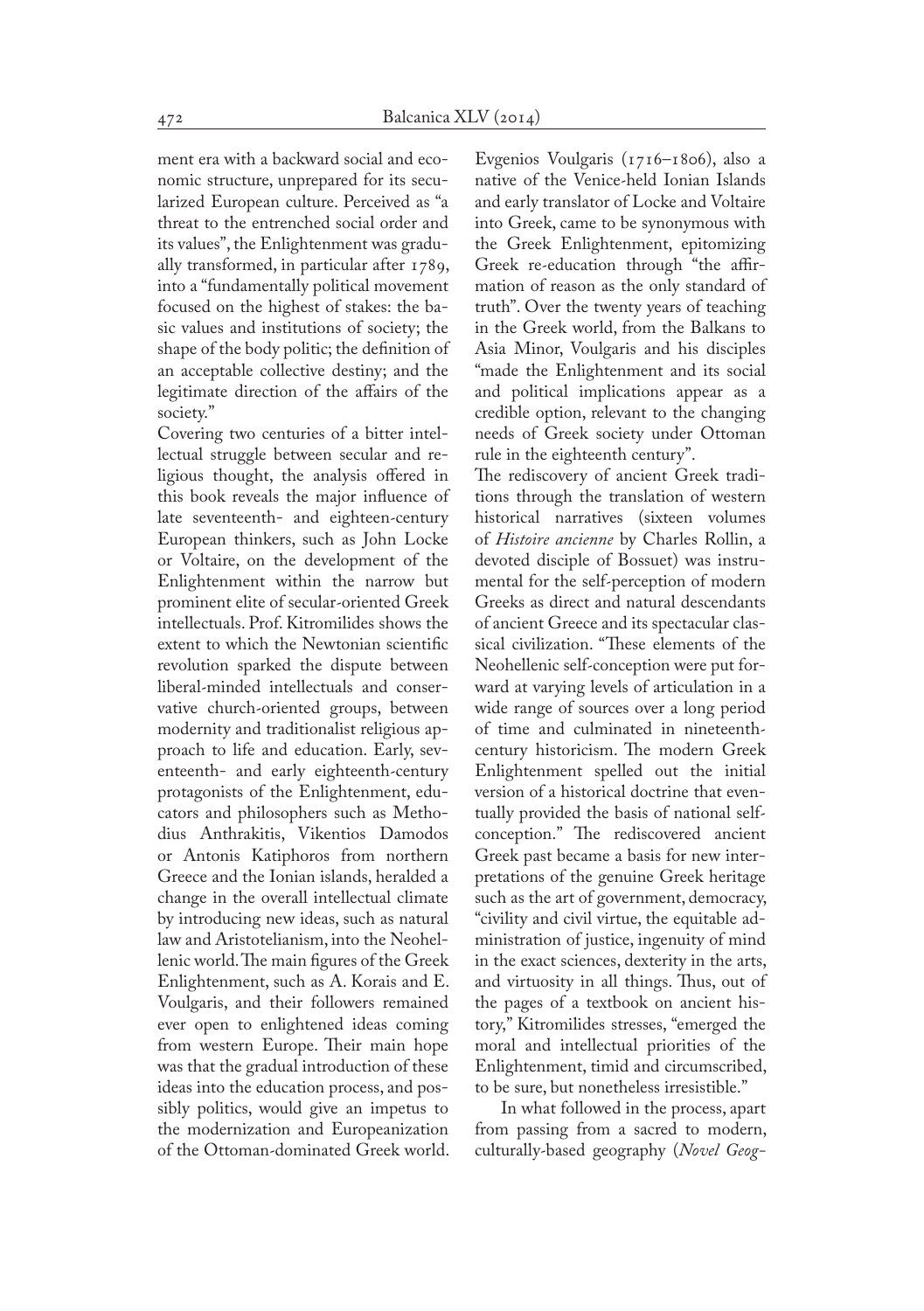*raphy* by D. Philippides and G. Constantas in  $1791$ ), an innovation that contributed largely to the self-awareness of the Greeks, two important Greek intellectuals (I. Moisiodax and D. Katartzis) offered, in the 1770s and 1780s, a new theory of enlightened absolutism as an instrument of social change, combining the Hellenistic and Byzantine legacies with the modern need for cultural transformation and political renewal.

Adamantios Korais, the eyewitness of the 1789 French Revolution, was the most prominent among the enlightened Greek intellectuals. His political activ� ity gave substantial weight to the whole movement, spreading an entire set of revolutionary and national ideas among freshly-awakened layers of Greek society. Korais was inspired by Condorcet and his ideological successors, and profoundly impressed by the intellectual impact of Condorcet's treatise on the progress of the human spirit. In a similar way Korais, a liberal republican, sought to bolster the Greek Enlightenment through his *Mémoire sur l'état actuel de la civilisation dans la Grèce* (1803). The French Revolution which "seemed to give concrete political form to the philosophical and cultural aspirations of the Enlightenment" was discredited to a large extent by the bloody events of 1793, which had a negative im� pact on the Greek learned society, giving rise to the publication of anti-revolution� ary pamphlets. The richest layer of Greek society, the Phanariotes, aligning their interests with those of the Sublime Porte at Constantinople, saw the Enlightenment ideas and their proponents as the main threat to their dominant role in Greek education and traditional culture. Some dogmatists of the Patriarchate of Constantinople articulated their opposition in the counterrevolutionary text titled *Paternal Instruction*, exhorting their Orthodox flock to acknowledge the legitimacy of Ottoman rule and "submit loyally and

gratefully to their God-ordained masters and forget all idle talk about a deceptive liberty on this earth." According to this concept, "the modern system of liberty was imported at the time from the West into Orthodox lands" and "stood in sharp contradiction to the Scriptures, and it involved nothing more than the pursuit of selfish interest and vile appetites". It presented the Ottoman Empire as a rampart against Western proselytism, "as a bridle on Latin heresy".

Korais responded with an anonymous pamphlet describing Ottoman rule as despotic and discriminatory, its system as corrupted, immoral and socially unjust, and the spiritual leadership of Greeks as enslaved in its centuries-long captivity. His *Fraternal Instruction*, as underscored by Kitromilides, "was the first proclamation of the political liberalism of the Enlightenment as a matrix for the Greek future." Unlike ecclesiastical circles, Korais's pamphlets praised Napoleon's advances in the Ionian Islands and Egypt, seeing them as the announcement of the inevitable demise of corrupt Ottoman rule. Korais was also responsible for the launching of the ambitious and very successful project of editing and republishing the Greek classics. The sixteen volumes of his Hellenic Library published between 1806 and 1827 reintroduced into modern Greek literature the great ancient authors such as Isocrates, Xenophon and Strabo, often considered as being compatible with the ideas of the Enlightenment, as well as the famous Greek authors from the period of the Roman Empire such as Plutarch.

Along with Korais, daring political action combined with intellectual activism was a trademark of Rhigas Velestinlis. In 1797, only a year before he was strangled in the fortress of Belgrade for fomenting revolutionary activity against the Ottomans and seeking to establish contact with Napoleon, Rhigas Velestin� lis had published the influential pamphlet